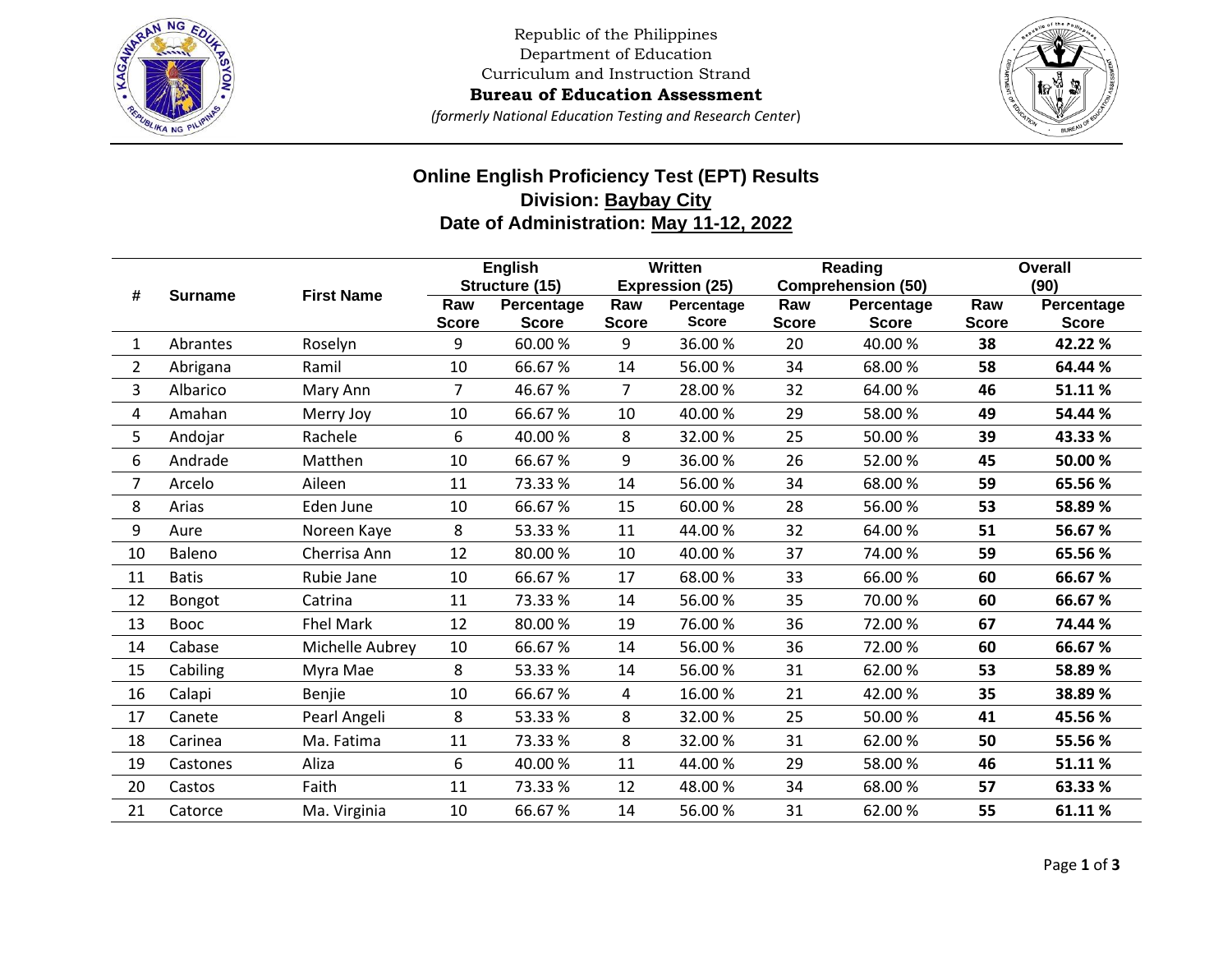| 44.00%<br>50.00 %<br>47.78%<br>Glen Mark<br>$\overline{7}$<br>46.67%<br>11<br>25<br>43<br>22<br>Cayunda<br>$\overline{7}$<br>10<br>21<br>38<br>23<br>46.67%<br>40.00%<br>42.00%<br>42.22%<br>Cayunda<br>Jose Jr.<br>24<br>Celebi<br>10<br>66.67%<br>9<br>26<br>52.00%<br>45<br>50.00 %<br>Ma. Crisca<br>36.00%<br>9<br>25<br>16<br>64.00%<br>24<br>48.00%<br>49<br>54.44 %<br>Milodina<br>60.00%<br>Constantino<br>36<br>26<br>12<br>17<br>65<br>80.00%<br>68.00%<br>72.00%<br>72.22 %<br>Cuestas<br>Nino James<br>$\overline{7}$<br>22<br>44.00%<br>27<br>Dagatan<br>Emmanuel<br>46.67%<br>15<br>60.00%<br>44<br>48.89%<br>34<br>11<br>13<br>58<br>64.44 %<br>28<br>Dawal<br>73.33%<br>52.00%<br>68.00%<br>Jocelyn<br>29<br>8<br>30<br>53.33%<br>17<br>68.00%<br>60.00%<br>55<br>61.11%<br>Decena<br>Joshua<br>30<br>Neil<br>12<br>26<br>48<br>10<br>66.67%<br>48.00%<br>52.00%<br>53.33 %<br>Declaro<br>9<br>8<br>31<br>29<br>46<br>Doble<br>Grace Ann<br>60.00%<br>32.00%<br>58.00 %<br>51.11%<br>32<br>Dotollo<br>66.67%<br>30<br>51<br>56.67%<br>Edralin<br>10<br>11<br>44.00%<br>60.00 %<br>Michelle<br>10<br>13<br>32<br>55<br>61.11%<br>33<br>Escasinas<br>66.67%<br>52.00%<br>64.00%<br>34<br>6<br>26<br>Faller<br>Donabel<br>9<br>60.00%<br>24.00%<br>52.00%<br>41<br>45.56%<br>$\overline{7}$<br>35<br>12<br>Faller<br>46.67%<br>48.00%<br>30<br>60.00%<br>49<br>54.44 %<br>Eba Mae<br>36<br>10<br>11<br>22<br>43<br>Fernandez<br>66.67%<br>44.00%<br>44.00 %<br>47.78%<br>Ryan<br>27<br>52<br>37<br>Mariane<br>11<br>73.33%<br>14<br>56.00%<br>54.00%<br>57.78%<br>Fuentes<br>8<br>13<br>31<br>52<br>38<br>Galler<br>53.33%<br>52.00%<br>62.00%<br>57.78%<br>Shammae<br>39<br>35<br>55<br>Gear<br>10<br>66.67%<br>10<br>40.00%<br>70.00%<br>61.11%<br>Lacerna<br>5<br>40<br>33.33%<br>40.00%<br>24<br>48.00%<br>39<br>10<br>43.33 %<br>Laroa<br>Vigen<br>34<br>41<br>11<br>73.33%<br>14<br>56.00%<br>59<br>Loreto<br>Eleazer Jr.<br>68.00%<br>65.56%<br>42<br>Ruchel<br>9<br>60.00%<br>60.00%<br>32<br>64.00%<br>56<br>15<br>62.22 %<br>Loryaga<br>$\overline{7}$<br>9<br>28<br>44<br>43<br>46.67%<br>36.00%<br>56.00%<br>48.89%<br><b>Rylah Marie</b><br>Luntayao<br>44<br>12<br>34<br>80.00%<br>18<br>72.00%<br>68.00%<br>64<br>71.11%<br>Maraya<br>Lennie<br>36<br>45<br>19<br>76.00%<br>72.00%<br>65<br>72.22 %<br>Mazo<br>Erlie Jean<br>10<br>66.67%<br>5<br>46<br>12<br>25<br>42<br>Mendez<br>33.33 %<br>48.00%<br>50.00 %<br>46.67%<br>Jen<br>9<br>47<br>60.00%<br>12<br>31<br>62.00%<br>52<br>57.78%<br>Merano<br>Miriam<br>48.00%<br>11<br>4<br>20<br>35<br>48<br>73.33%<br>16.00%<br>40.00%<br>38.89%<br>Montesclaros<br>Rosemarie<br>49<br>30<br><b>Morales</b><br>8<br>53.33%<br>13<br>52.00%<br>60.00%<br>51<br>56.67%<br>Jimwell<br>9<br>9<br>37<br>50<br>60.00%<br>36.00%<br>19<br>38.00%<br>41.11%<br>Navarroza<br>Kevin<br>$\overline{7}$<br>$\overline{7}$<br>51<br>John Carlo<br>46.67%<br>28.00%<br>20<br>34<br>37.78%<br>40.00%<br>Nunez<br>52<br>33<br>Pada<br>10<br>18<br>61<br>Joelie Ann<br>66.67%<br>72.00%<br>66.00 %<br>67.78% |  |  |  |  |  |  |
|------------------------------------------------------------------------------------------------------------------------------------------------------------------------------------------------------------------------------------------------------------------------------------------------------------------------------------------------------------------------------------------------------------------------------------------------------------------------------------------------------------------------------------------------------------------------------------------------------------------------------------------------------------------------------------------------------------------------------------------------------------------------------------------------------------------------------------------------------------------------------------------------------------------------------------------------------------------------------------------------------------------------------------------------------------------------------------------------------------------------------------------------------------------------------------------------------------------------------------------------------------------------------------------------------------------------------------------------------------------------------------------------------------------------------------------------------------------------------------------------------------------------------------------------------------------------------------------------------------------------------------------------------------------------------------------------------------------------------------------------------------------------------------------------------------------------------------------------------------------------------------------------------------------------------------------------------------------------------------------------------------------------------------------------------------------------------------------------------------------------------------------------------------------------------------------------------------------------------------------------------------------------------------------------------------------------------------------------------------------------------------------------------------------------------------------------------------------------------------------------------------------------------------------------------------------------------------------------------------------------------------------------------------------------------------------------------------------------------------------------------------------------------------------------------------------------------------------------------------------------------------------------------------------------------------------------------------------------------------------------------------------------------------------------------------------------|--|--|--|--|--|--|
|                                                                                                                                                                                                                                                                                                                                                                                                                                                                                                                                                                                                                                                                                                                                                                                                                                                                                                                                                                                                                                                                                                                                                                                                                                                                                                                                                                                                                                                                                                                                                                                                                                                                                                                                                                                                                                                                                                                                                                                                                                                                                                                                                                                                                                                                                                                                                                                                                                                                                                                                                                                                                                                                                                                                                                                                                                                                                                                                                                                                                                                                        |  |  |  |  |  |  |
|                                                                                                                                                                                                                                                                                                                                                                                                                                                                                                                                                                                                                                                                                                                                                                                                                                                                                                                                                                                                                                                                                                                                                                                                                                                                                                                                                                                                                                                                                                                                                                                                                                                                                                                                                                                                                                                                                                                                                                                                                                                                                                                                                                                                                                                                                                                                                                                                                                                                                                                                                                                                                                                                                                                                                                                                                                                                                                                                                                                                                                                                        |  |  |  |  |  |  |
|                                                                                                                                                                                                                                                                                                                                                                                                                                                                                                                                                                                                                                                                                                                                                                                                                                                                                                                                                                                                                                                                                                                                                                                                                                                                                                                                                                                                                                                                                                                                                                                                                                                                                                                                                                                                                                                                                                                                                                                                                                                                                                                                                                                                                                                                                                                                                                                                                                                                                                                                                                                                                                                                                                                                                                                                                                                                                                                                                                                                                                                                        |  |  |  |  |  |  |
|                                                                                                                                                                                                                                                                                                                                                                                                                                                                                                                                                                                                                                                                                                                                                                                                                                                                                                                                                                                                                                                                                                                                                                                                                                                                                                                                                                                                                                                                                                                                                                                                                                                                                                                                                                                                                                                                                                                                                                                                                                                                                                                                                                                                                                                                                                                                                                                                                                                                                                                                                                                                                                                                                                                                                                                                                                                                                                                                                                                                                                                                        |  |  |  |  |  |  |
|                                                                                                                                                                                                                                                                                                                                                                                                                                                                                                                                                                                                                                                                                                                                                                                                                                                                                                                                                                                                                                                                                                                                                                                                                                                                                                                                                                                                                                                                                                                                                                                                                                                                                                                                                                                                                                                                                                                                                                                                                                                                                                                                                                                                                                                                                                                                                                                                                                                                                                                                                                                                                                                                                                                                                                                                                                                                                                                                                                                                                                                                        |  |  |  |  |  |  |
|                                                                                                                                                                                                                                                                                                                                                                                                                                                                                                                                                                                                                                                                                                                                                                                                                                                                                                                                                                                                                                                                                                                                                                                                                                                                                                                                                                                                                                                                                                                                                                                                                                                                                                                                                                                                                                                                                                                                                                                                                                                                                                                                                                                                                                                                                                                                                                                                                                                                                                                                                                                                                                                                                                                                                                                                                                                                                                                                                                                                                                                                        |  |  |  |  |  |  |
|                                                                                                                                                                                                                                                                                                                                                                                                                                                                                                                                                                                                                                                                                                                                                                                                                                                                                                                                                                                                                                                                                                                                                                                                                                                                                                                                                                                                                                                                                                                                                                                                                                                                                                                                                                                                                                                                                                                                                                                                                                                                                                                                                                                                                                                                                                                                                                                                                                                                                                                                                                                                                                                                                                                                                                                                                                                                                                                                                                                                                                                                        |  |  |  |  |  |  |
|                                                                                                                                                                                                                                                                                                                                                                                                                                                                                                                                                                                                                                                                                                                                                                                                                                                                                                                                                                                                                                                                                                                                                                                                                                                                                                                                                                                                                                                                                                                                                                                                                                                                                                                                                                                                                                                                                                                                                                                                                                                                                                                                                                                                                                                                                                                                                                                                                                                                                                                                                                                                                                                                                                                                                                                                                                                                                                                                                                                                                                                                        |  |  |  |  |  |  |
|                                                                                                                                                                                                                                                                                                                                                                                                                                                                                                                                                                                                                                                                                                                                                                                                                                                                                                                                                                                                                                                                                                                                                                                                                                                                                                                                                                                                                                                                                                                                                                                                                                                                                                                                                                                                                                                                                                                                                                                                                                                                                                                                                                                                                                                                                                                                                                                                                                                                                                                                                                                                                                                                                                                                                                                                                                                                                                                                                                                                                                                                        |  |  |  |  |  |  |
|                                                                                                                                                                                                                                                                                                                                                                                                                                                                                                                                                                                                                                                                                                                                                                                                                                                                                                                                                                                                                                                                                                                                                                                                                                                                                                                                                                                                                                                                                                                                                                                                                                                                                                                                                                                                                                                                                                                                                                                                                                                                                                                                                                                                                                                                                                                                                                                                                                                                                                                                                                                                                                                                                                                                                                                                                                                                                                                                                                                                                                                                        |  |  |  |  |  |  |
|                                                                                                                                                                                                                                                                                                                                                                                                                                                                                                                                                                                                                                                                                                                                                                                                                                                                                                                                                                                                                                                                                                                                                                                                                                                                                                                                                                                                                                                                                                                                                                                                                                                                                                                                                                                                                                                                                                                                                                                                                                                                                                                                                                                                                                                                                                                                                                                                                                                                                                                                                                                                                                                                                                                                                                                                                                                                                                                                                                                                                                                                        |  |  |  |  |  |  |
|                                                                                                                                                                                                                                                                                                                                                                                                                                                                                                                                                                                                                                                                                                                                                                                                                                                                                                                                                                                                                                                                                                                                                                                                                                                                                                                                                                                                                                                                                                                                                                                                                                                                                                                                                                                                                                                                                                                                                                                                                                                                                                                                                                                                                                                                                                                                                                                                                                                                                                                                                                                                                                                                                                                                                                                                                                                                                                                                                                                                                                                                        |  |  |  |  |  |  |
|                                                                                                                                                                                                                                                                                                                                                                                                                                                                                                                                                                                                                                                                                                                                                                                                                                                                                                                                                                                                                                                                                                                                                                                                                                                                                                                                                                                                                                                                                                                                                                                                                                                                                                                                                                                                                                                                                                                                                                                                                                                                                                                                                                                                                                                                                                                                                                                                                                                                                                                                                                                                                                                                                                                                                                                                                                                                                                                                                                                                                                                                        |  |  |  |  |  |  |
|                                                                                                                                                                                                                                                                                                                                                                                                                                                                                                                                                                                                                                                                                                                                                                                                                                                                                                                                                                                                                                                                                                                                                                                                                                                                                                                                                                                                                                                                                                                                                                                                                                                                                                                                                                                                                                                                                                                                                                                                                                                                                                                                                                                                                                                                                                                                                                                                                                                                                                                                                                                                                                                                                                                                                                                                                                                                                                                                                                                                                                                                        |  |  |  |  |  |  |
|                                                                                                                                                                                                                                                                                                                                                                                                                                                                                                                                                                                                                                                                                                                                                                                                                                                                                                                                                                                                                                                                                                                                                                                                                                                                                                                                                                                                                                                                                                                                                                                                                                                                                                                                                                                                                                                                                                                                                                                                                                                                                                                                                                                                                                                                                                                                                                                                                                                                                                                                                                                                                                                                                                                                                                                                                                                                                                                                                                                                                                                                        |  |  |  |  |  |  |
|                                                                                                                                                                                                                                                                                                                                                                                                                                                                                                                                                                                                                                                                                                                                                                                                                                                                                                                                                                                                                                                                                                                                                                                                                                                                                                                                                                                                                                                                                                                                                                                                                                                                                                                                                                                                                                                                                                                                                                                                                                                                                                                                                                                                                                                                                                                                                                                                                                                                                                                                                                                                                                                                                                                                                                                                                                                                                                                                                                                                                                                                        |  |  |  |  |  |  |
|                                                                                                                                                                                                                                                                                                                                                                                                                                                                                                                                                                                                                                                                                                                                                                                                                                                                                                                                                                                                                                                                                                                                                                                                                                                                                                                                                                                                                                                                                                                                                                                                                                                                                                                                                                                                                                                                                                                                                                                                                                                                                                                                                                                                                                                                                                                                                                                                                                                                                                                                                                                                                                                                                                                                                                                                                                                                                                                                                                                                                                                                        |  |  |  |  |  |  |
|                                                                                                                                                                                                                                                                                                                                                                                                                                                                                                                                                                                                                                                                                                                                                                                                                                                                                                                                                                                                                                                                                                                                                                                                                                                                                                                                                                                                                                                                                                                                                                                                                                                                                                                                                                                                                                                                                                                                                                                                                                                                                                                                                                                                                                                                                                                                                                                                                                                                                                                                                                                                                                                                                                                                                                                                                                                                                                                                                                                                                                                                        |  |  |  |  |  |  |
|                                                                                                                                                                                                                                                                                                                                                                                                                                                                                                                                                                                                                                                                                                                                                                                                                                                                                                                                                                                                                                                                                                                                                                                                                                                                                                                                                                                                                                                                                                                                                                                                                                                                                                                                                                                                                                                                                                                                                                                                                                                                                                                                                                                                                                                                                                                                                                                                                                                                                                                                                                                                                                                                                                                                                                                                                                                                                                                                                                                                                                                                        |  |  |  |  |  |  |
|                                                                                                                                                                                                                                                                                                                                                                                                                                                                                                                                                                                                                                                                                                                                                                                                                                                                                                                                                                                                                                                                                                                                                                                                                                                                                                                                                                                                                                                                                                                                                                                                                                                                                                                                                                                                                                                                                                                                                                                                                                                                                                                                                                                                                                                                                                                                                                                                                                                                                                                                                                                                                                                                                                                                                                                                                                                                                                                                                                                                                                                                        |  |  |  |  |  |  |
|                                                                                                                                                                                                                                                                                                                                                                                                                                                                                                                                                                                                                                                                                                                                                                                                                                                                                                                                                                                                                                                                                                                                                                                                                                                                                                                                                                                                                                                                                                                                                                                                                                                                                                                                                                                                                                                                                                                                                                                                                                                                                                                                                                                                                                                                                                                                                                                                                                                                                                                                                                                                                                                                                                                                                                                                                                                                                                                                                                                                                                                                        |  |  |  |  |  |  |
|                                                                                                                                                                                                                                                                                                                                                                                                                                                                                                                                                                                                                                                                                                                                                                                                                                                                                                                                                                                                                                                                                                                                                                                                                                                                                                                                                                                                                                                                                                                                                                                                                                                                                                                                                                                                                                                                                                                                                                                                                                                                                                                                                                                                                                                                                                                                                                                                                                                                                                                                                                                                                                                                                                                                                                                                                                                                                                                                                                                                                                                                        |  |  |  |  |  |  |
|                                                                                                                                                                                                                                                                                                                                                                                                                                                                                                                                                                                                                                                                                                                                                                                                                                                                                                                                                                                                                                                                                                                                                                                                                                                                                                                                                                                                                                                                                                                                                                                                                                                                                                                                                                                                                                                                                                                                                                                                                                                                                                                                                                                                                                                                                                                                                                                                                                                                                                                                                                                                                                                                                                                                                                                                                                                                                                                                                                                                                                                                        |  |  |  |  |  |  |
|                                                                                                                                                                                                                                                                                                                                                                                                                                                                                                                                                                                                                                                                                                                                                                                                                                                                                                                                                                                                                                                                                                                                                                                                                                                                                                                                                                                                                                                                                                                                                                                                                                                                                                                                                                                                                                                                                                                                                                                                                                                                                                                                                                                                                                                                                                                                                                                                                                                                                                                                                                                                                                                                                                                                                                                                                                                                                                                                                                                                                                                                        |  |  |  |  |  |  |
|                                                                                                                                                                                                                                                                                                                                                                                                                                                                                                                                                                                                                                                                                                                                                                                                                                                                                                                                                                                                                                                                                                                                                                                                                                                                                                                                                                                                                                                                                                                                                                                                                                                                                                                                                                                                                                                                                                                                                                                                                                                                                                                                                                                                                                                                                                                                                                                                                                                                                                                                                                                                                                                                                                                                                                                                                                                                                                                                                                                                                                                                        |  |  |  |  |  |  |
|                                                                                                                                                                                                                                                                                                                                                                                                                                                                                                                                                                                                                                                                                                                                                                                                                                                                                                                                                                                                                                                                                                                                                                                                                                                                                                                                                                                                                                                                                                                                                                                                                                                                                                                                                                                                                                                                                                                                                                                                                                                                                                                                                                                                                                                                                                                                                                                                                                                                                                                                                                                                                                                                                                                                                                                                                                                                                                                                                                                                                                                                        |  |  |  |  |  |  |
|                                                                                                                                                                                                                                                                                                                                                                                                                                                                                                                                                                                                                                                                                                                                                                                                                                                                                                                                                                                                                                                                                                                                                                                                                                                                                                                                                                                                                                                                                                                                                                                                                                                                                                                                                                                                                                                                                                                                                                                                                                                                                                                                                                                                                                                                                                                                                                                                                                                                                                                                                                                                                                                                                                                                                                                                                                                                                                                                                                                                                                                                        |  |  |  |  |  |  |
|                                                                                                                                                                                                                                                                                                                                                                                                                                                                                                                                                                                                                                                                                                                                                                                                                                                                                                                                                                                                                                                                                                                                                                                                                                                                                                                                                                                                                                                                                                                                                                                                                                                                                                                                                                                                                                                                                                                                                                                                                                                                                                                                                                                                                                                                                                                                                                                                                                                                                                                                                                                                                                                                                                                                                                                                                                                                                                                                                                                                                                                                        |  |  |  |  |  |  |
|                                                                                                                                                                                                                                                                                                                                                                                                                                                                                                                                                                                                                                                                                                                                                                                                                                                                                                                                                                                                                                                                                                                                                                                                                                                                                                                                                                                                                                                                                                                                                                                                                                                                                                                                                                                                                                                                                                                                                                                                                                                                                                                                                                                                                                                                                                                                                                                                                                                                                                                                                                                                                                                                                                                                                                                                                                                                                                                                                                                                                                                                        |  |  |  |  |  |  |
|                                                                                                                                                                                                                                                                                                                                                                                                                                                                                                                                                                                                                                                                                                                                                                                                                                                                                                                                                                                                                                                                                                                                                                                                                                                                                                                                                                                                                                                                                                                                                                                                                                                                                                                                                                                                                                                                                                                                                                                                                                                                                                                                                                                                                                                                                                                                                                                                                                                                                                                                                                                                                                                                                                                                                                                                                                                                                                                                                                                                                                                                        |  |  |  |  |  |  |
|                                                                                                                                                                                                                                                                                                                                                                                                                                                                                                                                                                                                                                                                                                                                                                                                                                                                                                                                                                                                                                                                                                                                                                                                                                                                                                                                                                                                                                                                                                                                                                                                                                                                                                                                                                                                                                                                                                                                                                                                                                                                                                                                                                                                                                                                                                                                                                                                                                                                                                                                                                                                                                                                                                                                                                                                                                                                                                                                                                                                                                                                        |  |  |  |  |  |  |